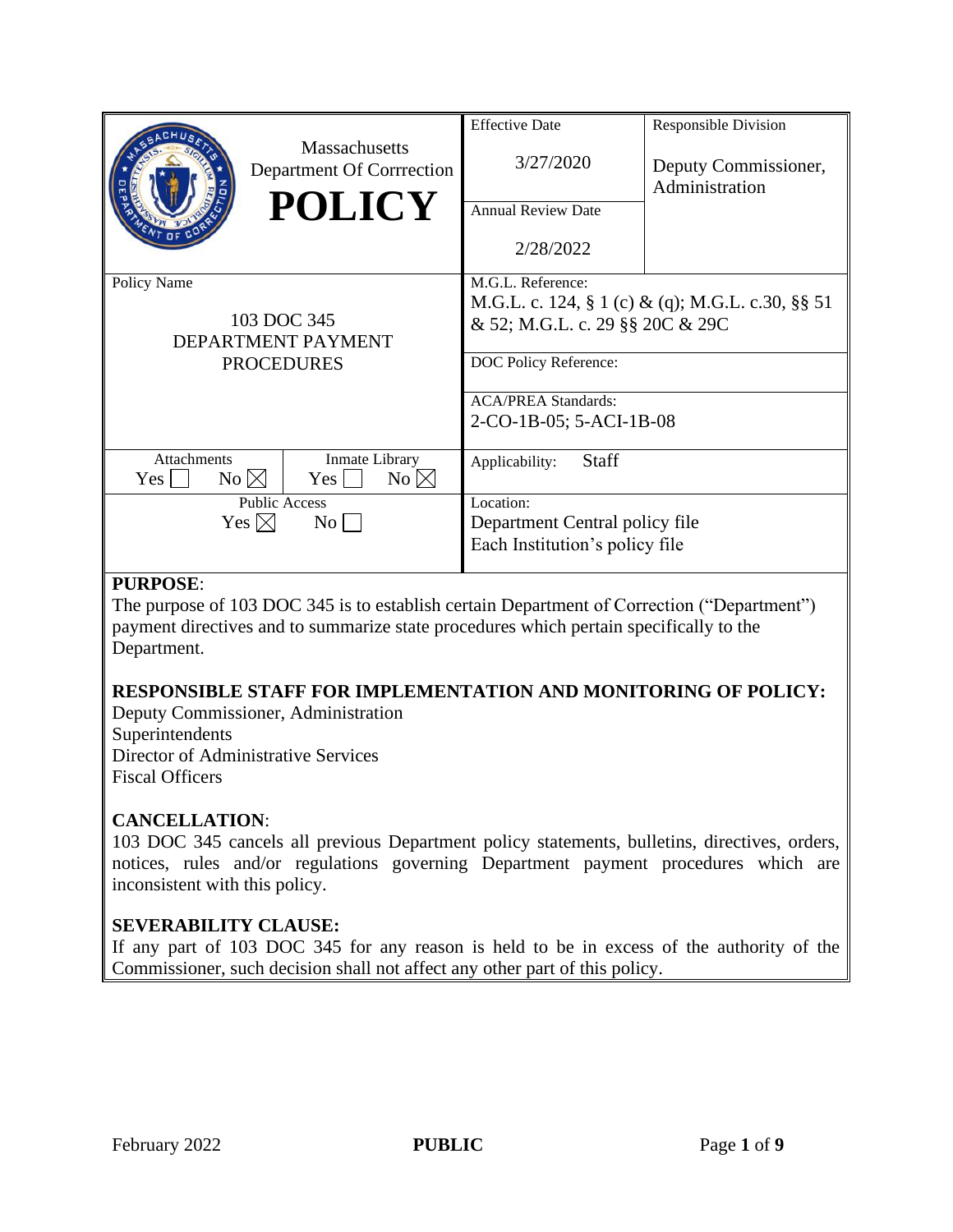# **TABLE OF CONTENTS**

| 345.01 | Definitions                                      | 3              |
|--------|--------------------------------------------------|----------------|
| 345.02 | <b>Payment Documents</b>                         | 4              |
| 345.03 | <b>Expenditure Documents</b>                     | 5              |
| 345.04 | <b>Internal Transaction Agreement</b>            | 6              |
| 345.05 | <b>Expenditure Correction</b>                    | 7              |
| 345.06 | <b>Recurring Payments</b>                        | $\overline{7}$ |
| 345.07 | <b>Expenditure of Advance</b>                    | 8              |
| 345.08 | <b>Advance Refund</b>                            | 8              |
| 345.09 | <b>Request for Advance</b>                       | 8              |
| 345.10 | <b>Expenditure Refund</b>                        | 8              |
| 345.11 | <b>Prior Year Deficiency Payments</b>            | 8              |
| 345.12 | <b>Responsible Staff</b>                         | 9              |
| 345.13 | Retention of Accounting Records/Source Documents | 9              |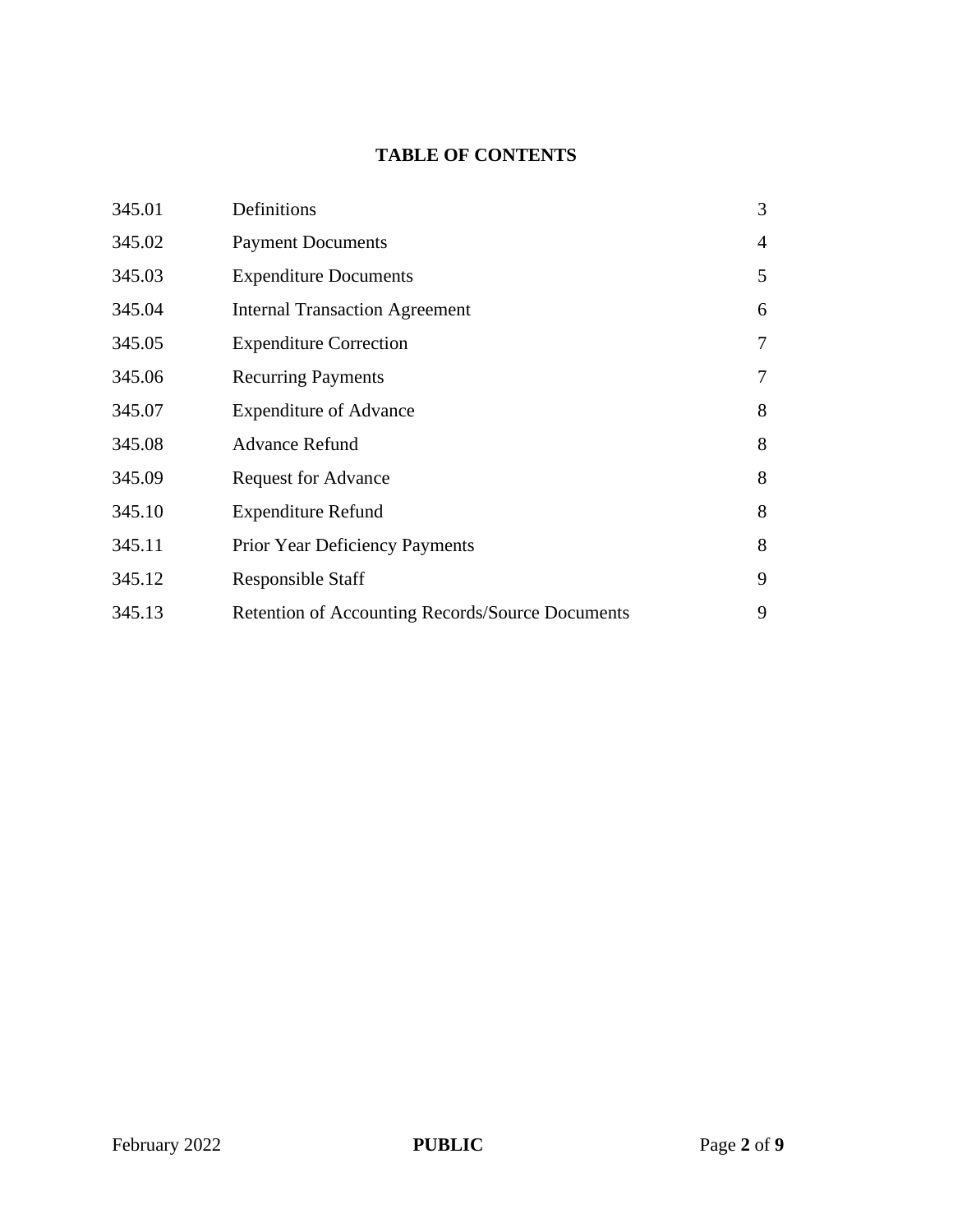# **345.01 DEFINITIONS**

Advance Refund: Processes a refund of advance funds usually at the end of a fiscal year.

Cash Receipt: The Cash Receipt document is used to record collected revenue such as cash over the counter and to liquidate receivable and summary receivable open balances.

Expenditure of Advance: The expenditure of advance is utilized in place of an expenditure document in order to record expenditures made against an approved advance.

Expenditure Correction: An expenditure correction allows the Department to correct expenditure accounting information recorded on an expenditure document but does not affect the dollars. This is used to correct information concerning an expenditure after the warrant has been processed.

Expenditure Documents: A document for an expenditure which authorizes an outlay of cash for a specific purpose, which includes payroll expenses; payrollrelated chargebacks; contracts (grants, interdepartmental service agreements, leases; subsidies; administrative, operational, and programmatic expenses; and chargebacks and payments.

Expenditure Refund**:** The recovery of a prior overpayment made to a vendor; expenditure refunds received during the same year in which they were made reduce the cash expenditures in the appropriation from which they were originally posted.

Fiscal Officer: An employee of the Department of Correction that has the responsibility for ensuring that funds are spent and managed according to the goals, objectives and mission of the organization, to ensure that the funds are being spent according to a budgeted plan and in accordance with State Finance Law.

Fiscal Offices: Offices within the Department of Correction that are responsible for all aspects of the fiscal operation, including but not limited to purchasing, procurements and payments.

Internal Transaction Agreement: A document that enables a Buyer department to complete an interdepartmental chargeback payment.

Lapse Encumbrance: All encumbered unspent funds are lapsed at the termination of accounts payable and returned to the appropriation.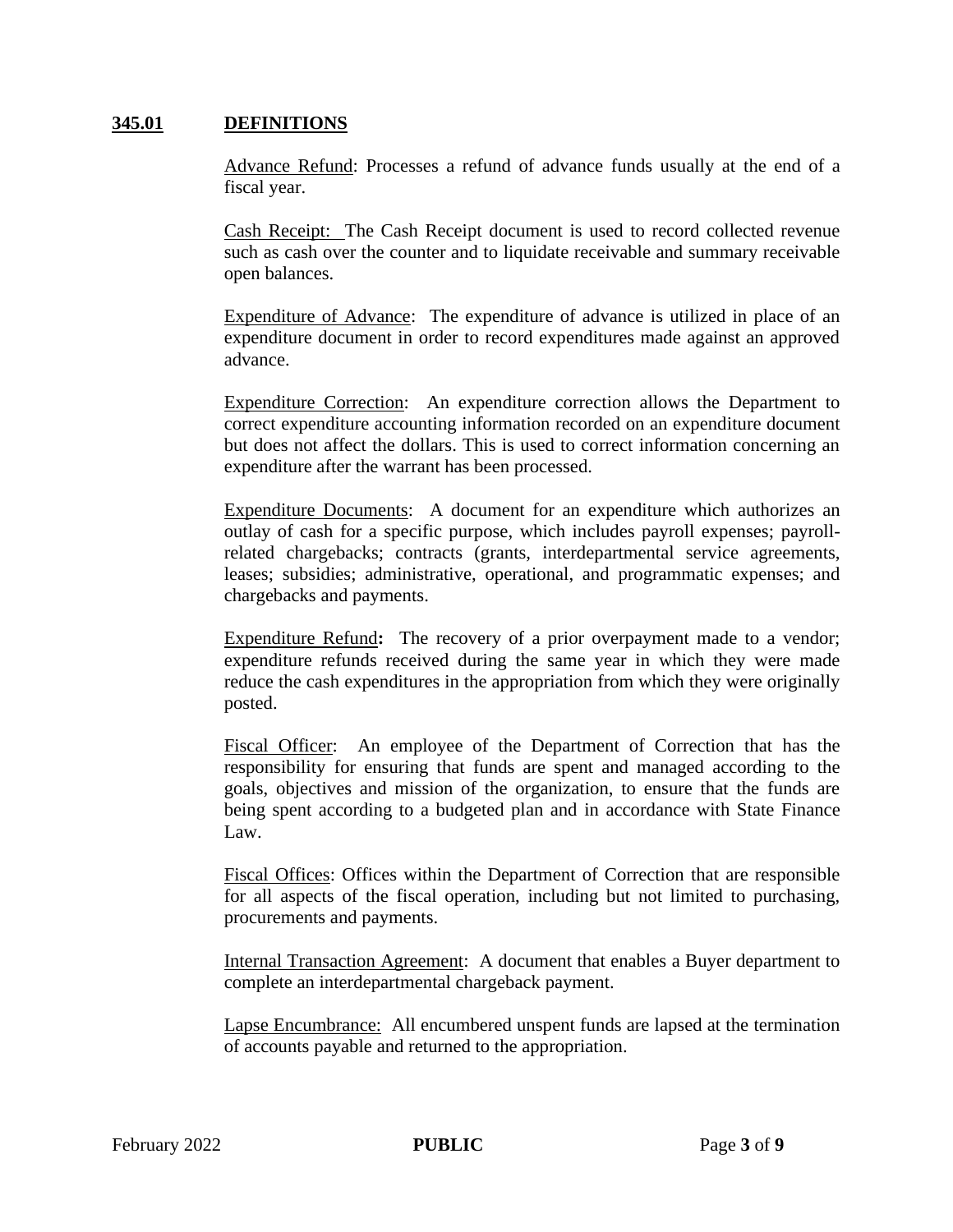Late Penalty Interest: This rate is applicable to invoices which are not paid on time in accordance with the Commonwealth's Bill Paying Policy – and General Payment Polices as posted on [https://www.macomptroller.org/.](https://www.macomptroller.org/)

Interest for late payments is available to all vendors of the Commonwealth.

[MMARS](https://mmars.state.ma.us/webapp/prod/Advantage)**:** MMARS is the Massachusetts Management, Accounting, and Reporting System, which is a complete financial management and reporting system specifically designed to support the financial functions performed by the Commonwealth.

Prior Year Deficiency Payments: Bills paid through a special Comptroller's account after the fiscal year has closed.

Recurring Payment: A recurring payment is an award document that is a contractual agreement between the government and a vendor to provide goods or services at pre-arranged prices and delivery dates.

Request for Advance: The advance processing provides the Department with the ability to make funds available in advance of the normal payment cycle provided that the funds have been appropriated and are encumbered.

Storekeeper's Receiving Document: Form utilized to verify receipt of goods.

#### **345.02 PAYMENT DOCUMENTS**

- 1. All payments for goods and services shall be made against an encumbrance. Funds may be expended for goods and services in one of the following manners:
	- a. Expenditure document
	- b. Internal Transaction Agreement
	- c. Expenditure Correction
	- d. Expenditure of Advance
- 2. Other documents which are not expenditure documents but are utilized in relation to the aforementioned are:
	- a. Advance Refund;
	- b. Request for Advance;
	- c. Expenditure refund;
	- d. Cash Receipt;
	- e. Lapse Encumbrance (decreases encumbrances at termination of accounts payable).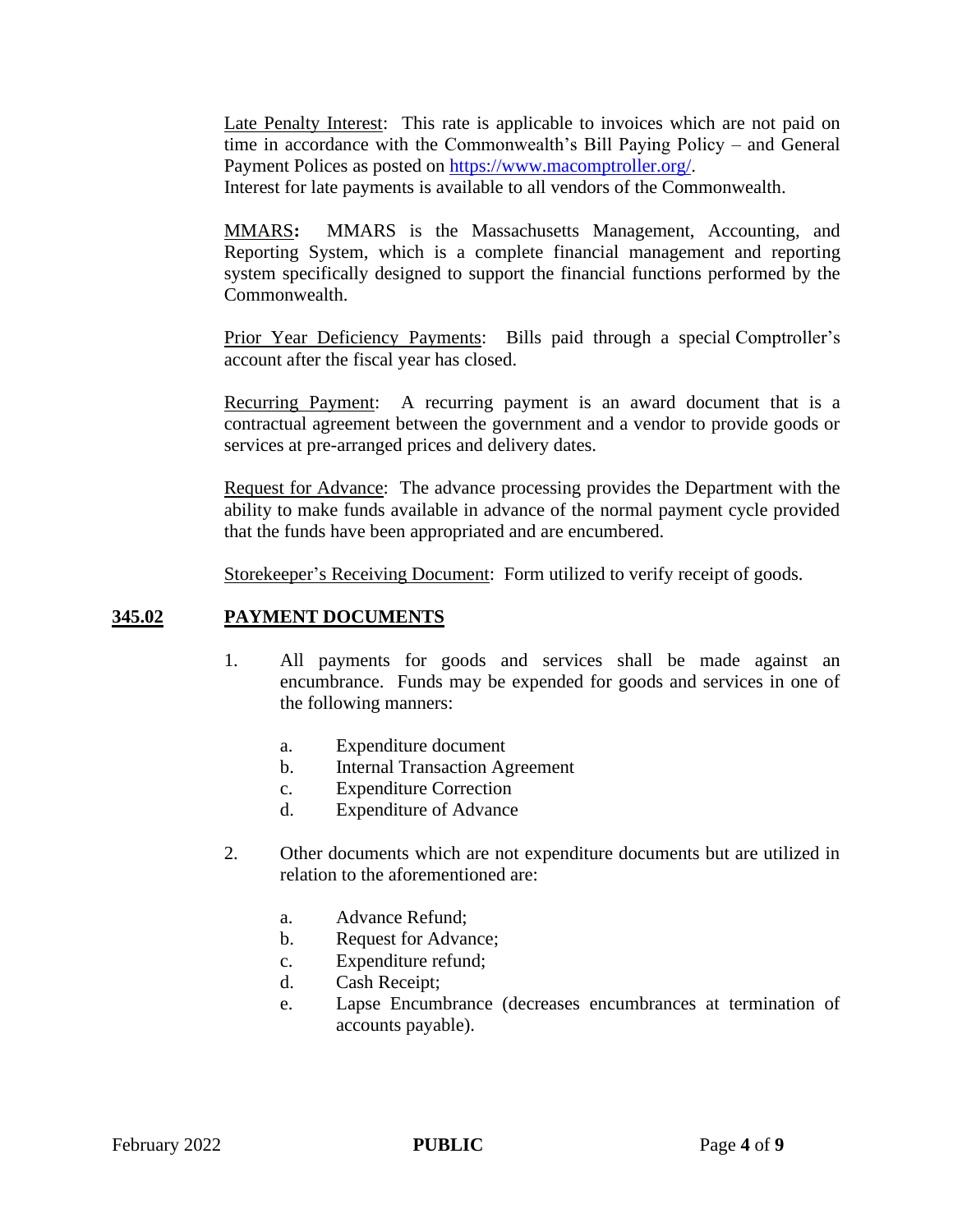# **345.03 EXPENDITURE DOCUMENTS**

## 1. When and Why to Use

An expenditure document authorizes the disbursement of funds against an approved encumbrance document. The expenditure document then decreases the encumbrance document by the amount of expenditure.

# 2. Key Procedures

- a. Upon receipt of the vendor invoice it must be date stamped showing the date on which it was received. This date shall be entered as the "vendor invoice date" in the MMARS system.
- b. The fiscal office has fifteen (15) days to reject invoices by notifying the vendor of any defects or improprieties.
- c. The fiscal office shall then check to insure that the goods or services were actually received in good condition and were, in fact, what was ordered. Material and supply items received may be recorded in the Storekeeper's Receiving Record (CD-16). Whenever possible, as evidence of receipt of all goods, expenditure documents shall be accompanied by a vendor's packing invoice which shall be signed and dated by an institutional employee.
- d. When an expenditure document has been prepared, the employee shall then sign and date the expenditure document to indicate approval. The expenditure document shall then be submitted to the Department head or a designee for approval.
- e. Once the Department head or a designee approves the expenditure document it shall then be entered onto MMARS utilizing the correct "Vendor invoice date," which shall be the date on which the invoice was received, not the date on which the expenditure document was processed.
- f. M.G.L. c. 29 § 29C mandates the payment of late-penalty interest for most services and products purchased by the Commonwealth under the following criteria:
	- 1. Vendor must invoice the Department for the late penalty payment M.G.L. c. 29 § 20C;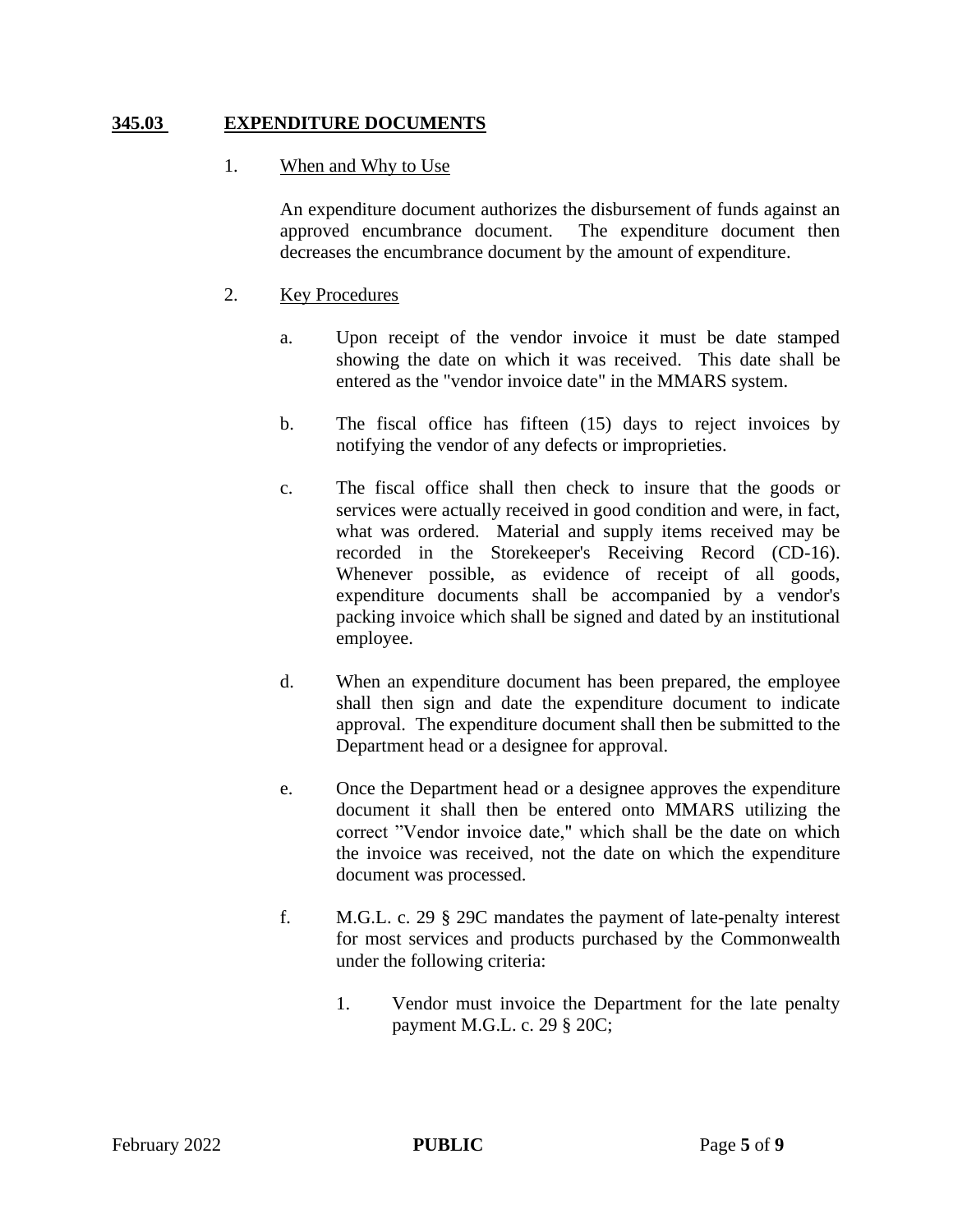- 2. Payments to state employees, public assistance recipients and grants to municipalities are excluded from the latepenalty provision;
- 3. Payment must be made within the time frame set out in the contract provided that is not longer than forty five (45) days from the time of receipt unless the industry standard for payments is longer. The vendor may charge late penalty interest after forty-five (45) days;
- 4. Departments have fifteen (15) days to reject invoices by notifying the vendor of defects or improprieties;
- 5. There will be no late-penalty interest at the beginning of each fiscal year if there is no general appropriation bill in place.
- g. The expenditure document shall then be reconciled no less than weekly to the corresponding Commonwealth Information Warehouse report.
- h. The expenditure document and its corresponding documentation shall then be filed systematically for any future reference. The original document shall be considered the Department's copy and retained.
- i. For specific instructions on how to process an expenditure document, please refer to the job aid on the State Comptroller's website at<https://www.macomptroller.org/>

# **345.04 INTERNAL TRANSACTION AGREEMENT**

- 1. An Internal Transaction Agreement shall be used in charge back situations where a governmental unit is authorized to charge other state departments for goods and services provided to them by said unit. This provides for the recording of an internal payment by one government unit to another and thus the transfer of funds between budgetary accounts. Examples would include, but not be limited to:
	- a. Surplus Food Bureau of Education and Nutrition
	- b. Fuel Charges Department of Transportation (DOT)
	- c. Surplus Property State Surplus Property Office
	- d. Tier Training Commonwealth's Human Resource Department (HRD)
	- e. State Book Store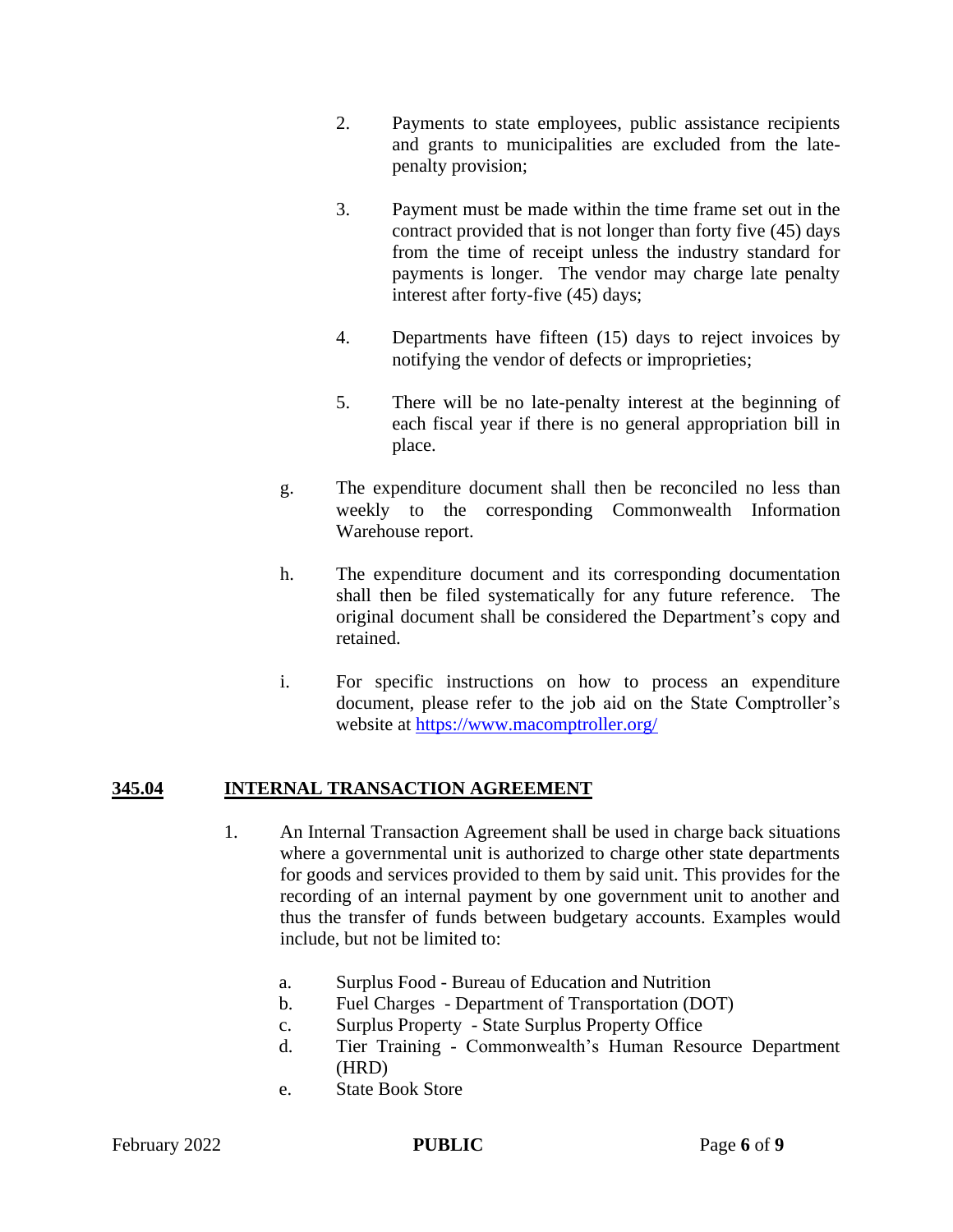- 2. Changes to an Internal Transaction Agreement may be made by contacting the seller department. Please refer to the job aid on the State Comptroller's Website at<https://www.macomptroller.org/>
- 3. Surplus motor vehicles cannot be purchased until written approval is granted from the Executive Office of Administration and Finance. All said purchases necessitate a written justification to the Department Fleet Manager who in turn will coordinate the required approval with the Director of Administrative Services.

# **345.05 EXPENDITURE CORRECTION**

- 1. An expenditure correction allows the Department to correct expenditure accounting information recorded on an expenditure document but does not affect the dollars. This is used to correct information concerning an expenditure after the warrant has been processed.
- 2. The Department is responsible for completing an expenditure correction. The Department must also prepare back-up documentation that explains why a correction must be made. The back-up documentation must include a copy of the expenditure document that contains the error. The Department will enter the information for the expenditure correction on MMARS with an explanation in the comments field. This will be submitted to the State Comptroller's office electronically via work flow for approval. A screen print of the header page with the back up documentation and a memo to the file should be retained at the site.
- 3. The Comptroller's Division will review the expenditure correction and comment field to ensure that a proper correction is being made. After the Comptroller's Division has completed its review, the Comptroller's Division will enter approval information into MMARS. The Department should verify that the information from the expenditure correction has been processed correctly in MMARS. The expenditure correction document should be retained for audit purposes. Please refer to the job aid on the State Comptroller's website at <https://www.macomptroller.org/>

## **345.06 RECURRING PAYMENTS**

If the correct classification for a transaction is Tax Exempt Lease Purchase (TELP), object L02-L12, N62 and U08 (as explained in the Expenditure Classification Handbook and located on the internet at <https://www.macomptroller.org/> the expenditure document must be on the recurring payment system.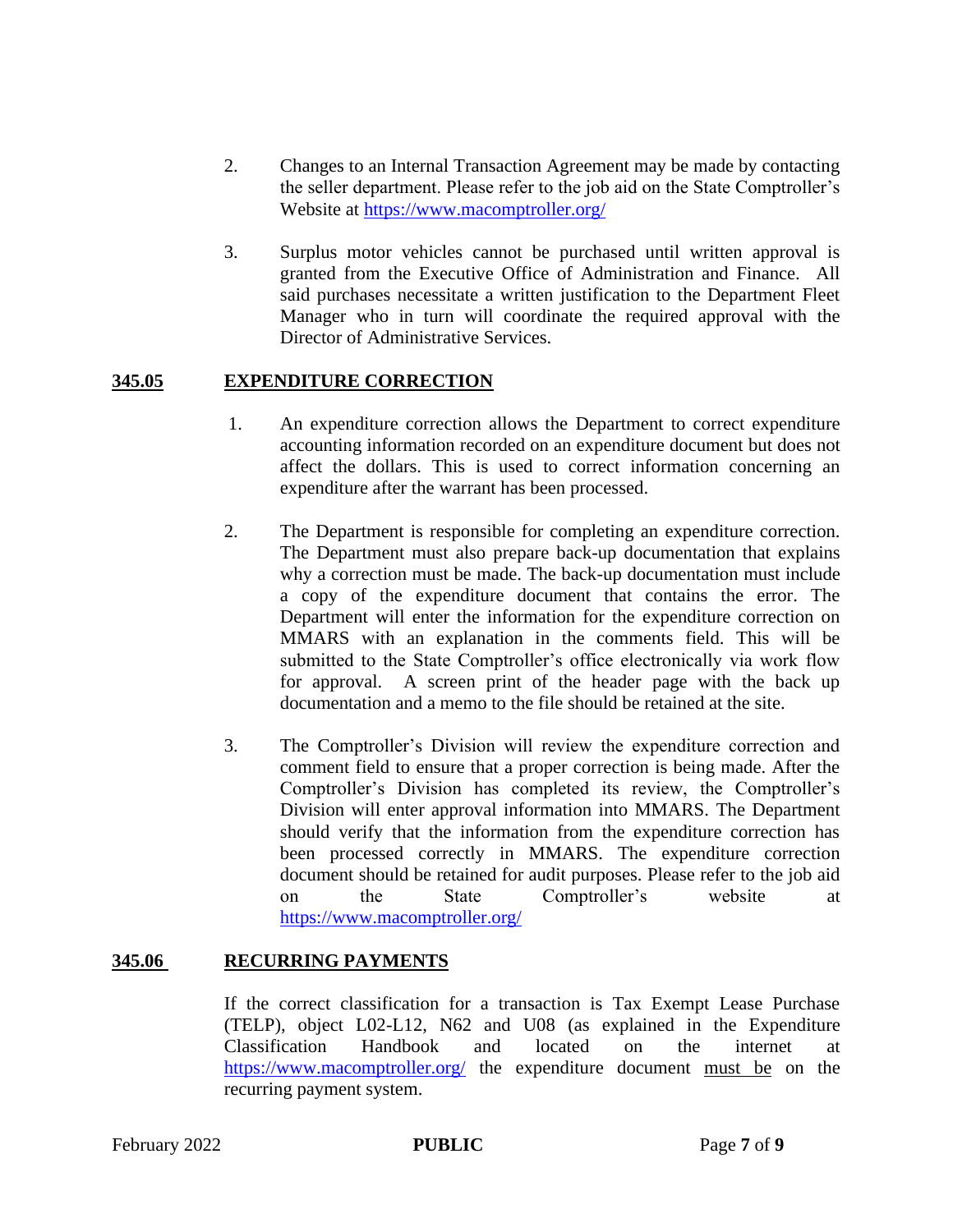If the correct classification for a transaction is a Term Lease, objects L22-L32 and the length of the lease is greater than 12 months, the expenditure document must be completed as recurring payment.

#### **345.07 EXPENDITURE OF ADVANCE**

The expenditure of advance is utilized in place of an expenditure document in order to record expenditures made against an approved advance. Expenditures of advance should be entered on a monthly basis for all advances unless no expenditures were made against the advance. Please refer to the job aid on the State Comptroller's website at<https://www.macomptroller.org/>

#### **345.08 ADVANCE REFUND**

In accordance with the Comptroller's Division closing instructions, unused advance funds must be returned to the State Treasurer's Office at the end of each fiscal year utilizing the advance refund. For specific instructions, please refer to the job aid on the State Comptroller's website at <https://www.macomptroller.org/>

#### **345.09 REQUEST FOR ADVANCE**

The advance processing provides the Department with the ability to make funds available in advance of the normal payment cycle provided that the funds have been appropriated and are encumbered. However, the advance process is only utilized on the central office and program levels. Any other advances would have to have prior approval by the Director of Administrative Services.

#### **345.10 EXPENDITURE REFUND**

#### When and Why to Use

Expenditure refunds shall be used to record current year refunds by a vendor/customer to the Department after an expenditure has already been made. The refund process will be used for current year refunds of all non-payroll subsidiaries. If the funds represent a prior fiscal year, the funds should be returned as miscellaneous revenue to the General Fund.

#### **345.11 PRIOR YEAR DEFICIENCY PAYMENTS**

- 1. The following procedures must be followed for invoices received or processed by fiscal offices after the fiscal year has closed:
	- a. Fiscal offices must submit prior fiscal year bills with a cover letter, Prior Year Deficiency Request Form and the appropriate